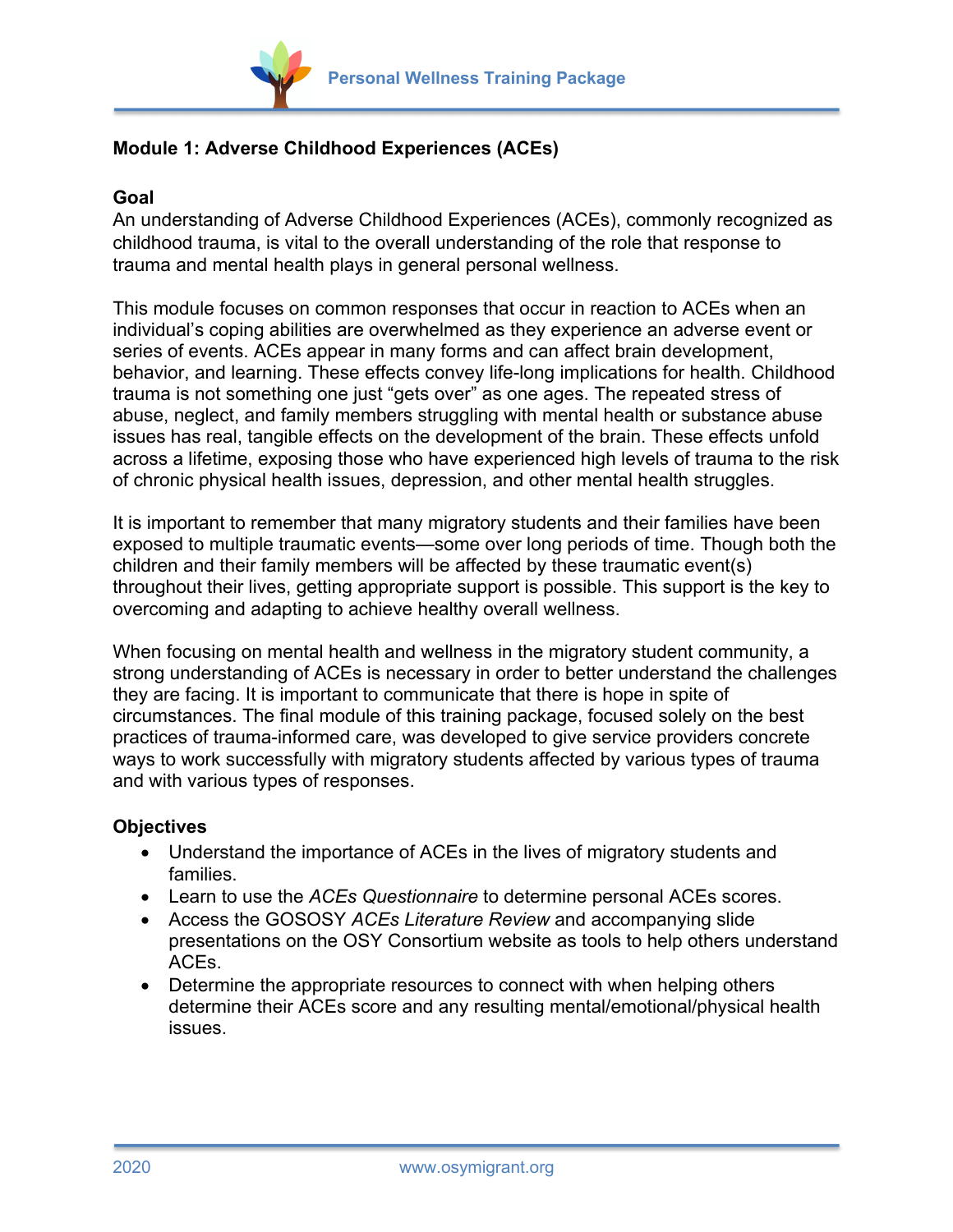

## **What to Know Before Presenting the Adverse Childhood Experiences (ACEs) PowerPoint**

- 1. Introduce the original ACEs study and its long-term findings. Explain that higher scores on the *ACEs Questionnaire* have been linked to mental and physical challenges in adulthood, including the risk of developing alcoholism, drug abuse, depression, and chronic illness. ACEs may have longterm effects on one's behaviors and relationships into adulthood.
- 2. Identify the possible triggers in reaction to ACEs.
	- Anyone who has experienced a traumatic event may discover that certain sights, sounds, smells, etc. can trigger painful responses to that event years after it occurred. It is possible that service providers being trained in this subject may have their own ACEs brought to memory and need to realize the importance of seeking their own support. Emphasize that this is a healthy step and will enable them to improve their personal wellness and do their jobs even better.
- 3. Discussion points include:
	- a. Adverse community environments, including poverty and community violence, will foment exposure to ACEs.
	- b. ACEs are very prevalent. According to the ACEs study, two out of three children/youth were exposed to violence and one in five adults report a score of 3 or higher. Over 45% of US children and two-thirds of adults have been exposed to at least one Adverse Childhood Experience—such as physical or emotional neglect or abuse, living with someone with a drug, alcohol, or serious mental health problem, the death of a parent, and being exposed to violence or discrimination in the home or community.
	- c. Migratory students are excessively exposed to potential ACEs due simply to a lifestyle that includes frequent moves and poverty.
- 4. Stress that there is hope.

There are protective factors that can be offered on individual and societal levels to alleviate the effects of ACEs. The skills of resilience, which can lead to strength and capability, can be taught and learned.